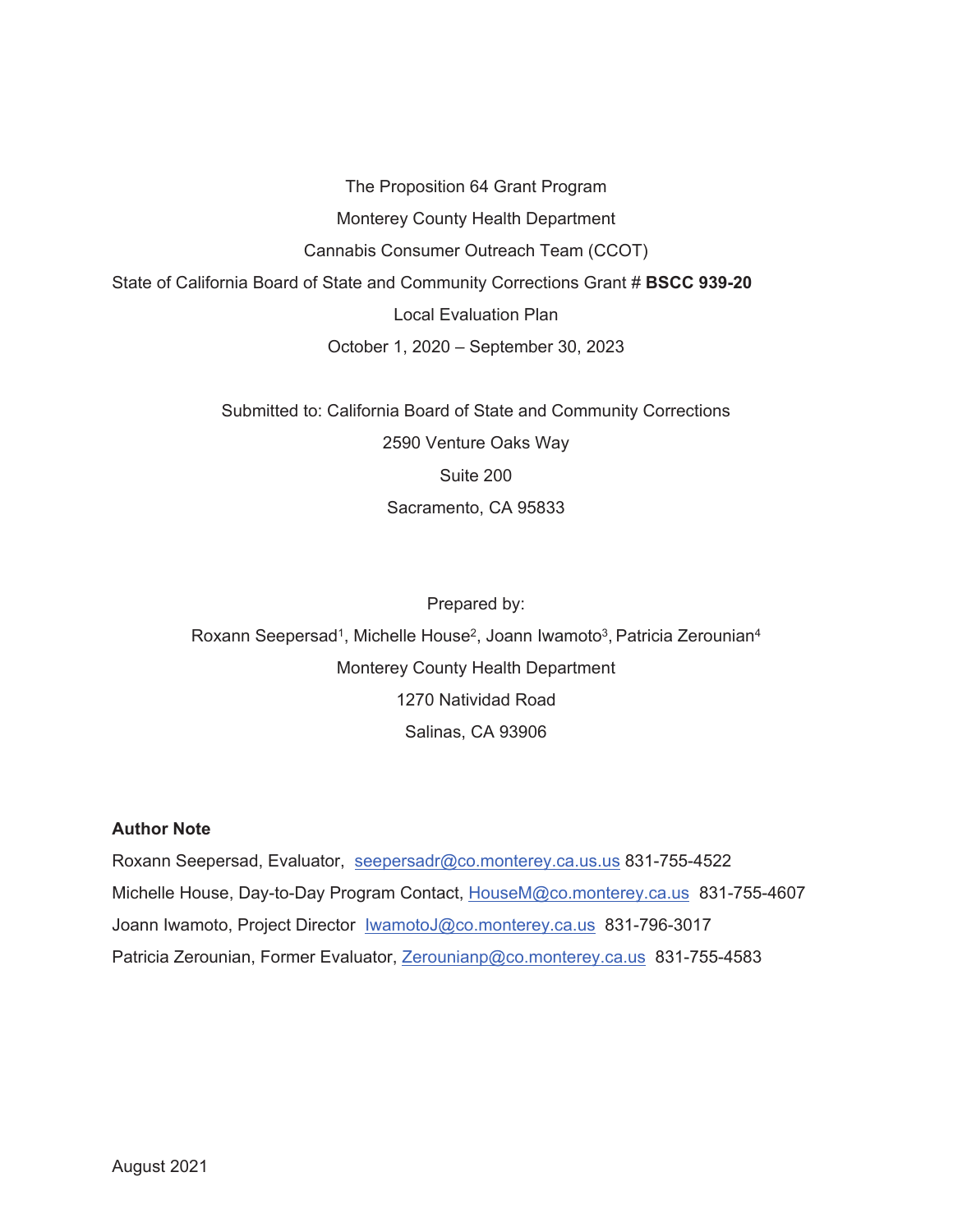| <b>Table of Contents</b> |  |
|--------------------------|--|
|                          |  |
|                          |  |
|                          |  |
|                          |  |
|                          |  |
|                          |  |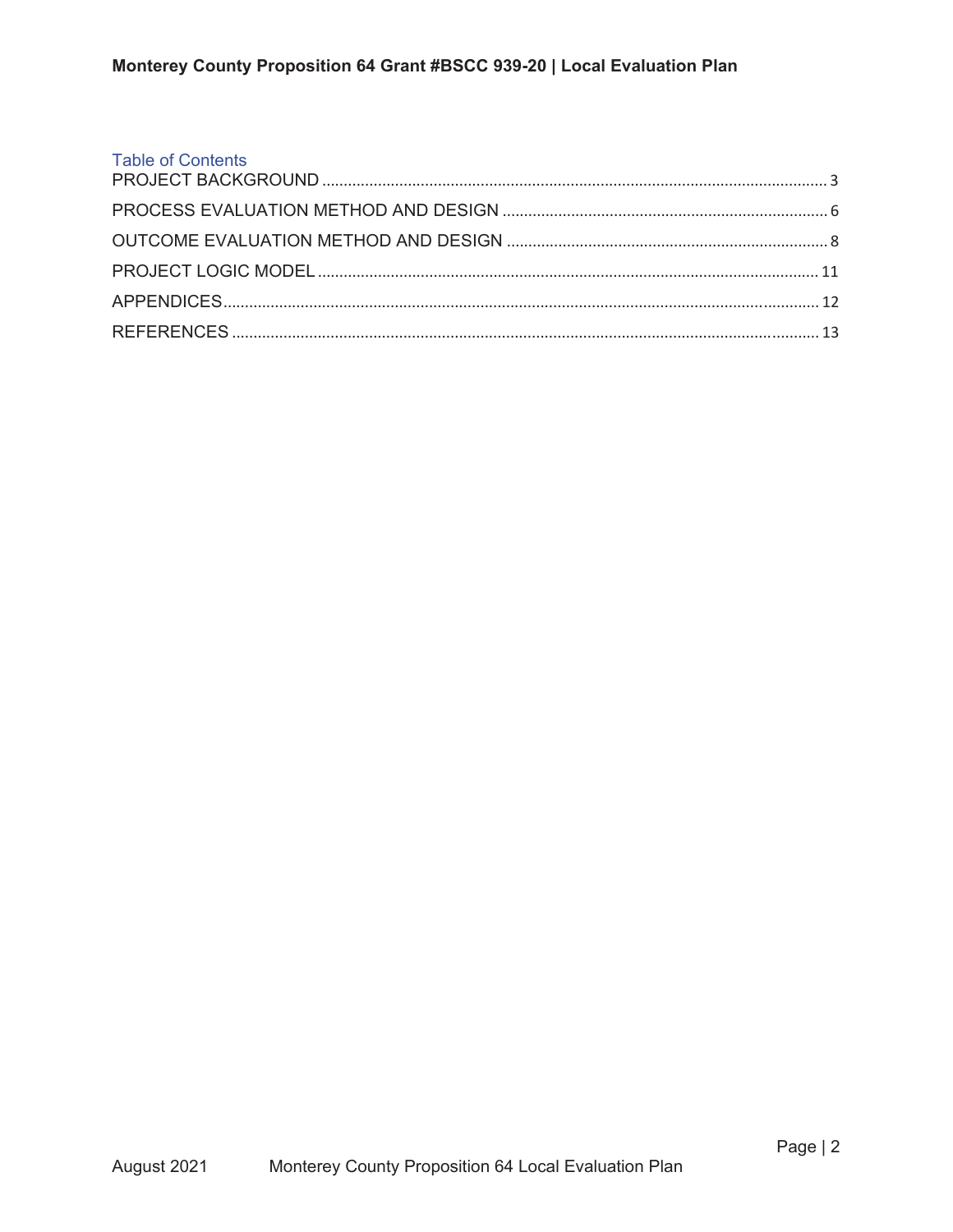#### PROJECT BACKGROUND

Monterey County is currently comprised of 12 incorporated cities and several small unincorporated towns and communities within 3,324 square miles with an approximate population count of 434, 061 individuals<sup>1-2</sup>. In 2017, the Monterey County Board of Supervisors adopted Ordinance No. 5292 to amend the Title 21 of the Monterey County Code to regulate adult-use and medical commercial cannabis activities for the unincorporated Monterey County in the interest of minimizing potential negative impacts on the public and environment  $3-4$ . Cities quickly followed suit, creating regulations to allow commercial cannabis activities. Currently, Monterey County and seven cities operate cannabis businesses that include brick and mortar outlets and delivery, manufacturing, testing, distribution, and cultivation that include cannabis and hemp. There are a total of 15 brick and mortar cannabis retail outlets, located across Monterey County which include the cities of Salinas, Del Rey Oaks, Seaside, and the unincorporated area. The brick-and-mortar outlets include an expansive delivery system that operates throughout the County with approximately four additional brick and motor outlets slated to open by the end of the year. Monterey County holds the fifth largest cannabis cultivation license in the State; with approximately 4,979,614 square feet dedicated to nursery, indoor, mixed light, and outdoor cultivation. Outdoor cultivation was approved as a pilot program by the Board of Supervisors in 2019, limited to three areas: Big Sur, Carmel Valley, and Cachagua, with further amendments proposed to enhance program participation.

The illicit market targets our community by selling products in counterfeit packaging that may contain toxic chemicals, or no cannabis at all. These products target everyone, including youth and young adults under legal consumption age. Not only does the use of illicit cannabis products increase harmful health effects but it also increases risk of cannabis-related arrests<sup>5-7</sup>. In pregnant and lactating women, the use of cannabis can also impact the health and development of the child8-9. Increased awareness and education of cannabis use can reduce illegal consumption, decrease cannabis related arrests, and improve health outcomes in youth, pregnant women, lactating women, and other vulnerable populations<sup>5-9</sup>.

To address cannabis use county wide the Monterey County Cannabis Program currently collaborates with multiple county departments and community partners to provide management of commercial cannabis to address regulation, policy enforcement, education and protection of the health and safety of communities<sup>10</sup>.

The Monterey County Cannabis Consumer Outreach Team (CCOT) will expand Monterey County's current education efforts by integrating three project purposes areas: 1) youth development and prevention; 2) public health; and 3) public safety with an overarching goal to educate the public on the risk of cannabis consumption and consumption of illicit market products. The program will provide prevention education to middle and high school aged students, provide education an outreach to cannabis retailers, provide training for detectives on cannabis related laws and surveillance techniques, and provide resources to test illicit cannabis products. The efforts of the program will aim to protect the health of the public, increase youth and community awareness and education on retailers, consumers, and public safety, and decrease youth involvement within the juvenile justice system.

The three project purpose areas and program activities incorporate the results of Key Informant Interviews (KII) conducted during the planning phase of the program. The results of the Key Informant Interviews were utilized in the development of implementation tools such as the Trainthe-Trainer toolkit. The Train-the-trainer toolkit will be first distributed to county partners (Environmental Health and Housing & Community Development) who will then utilize the tool to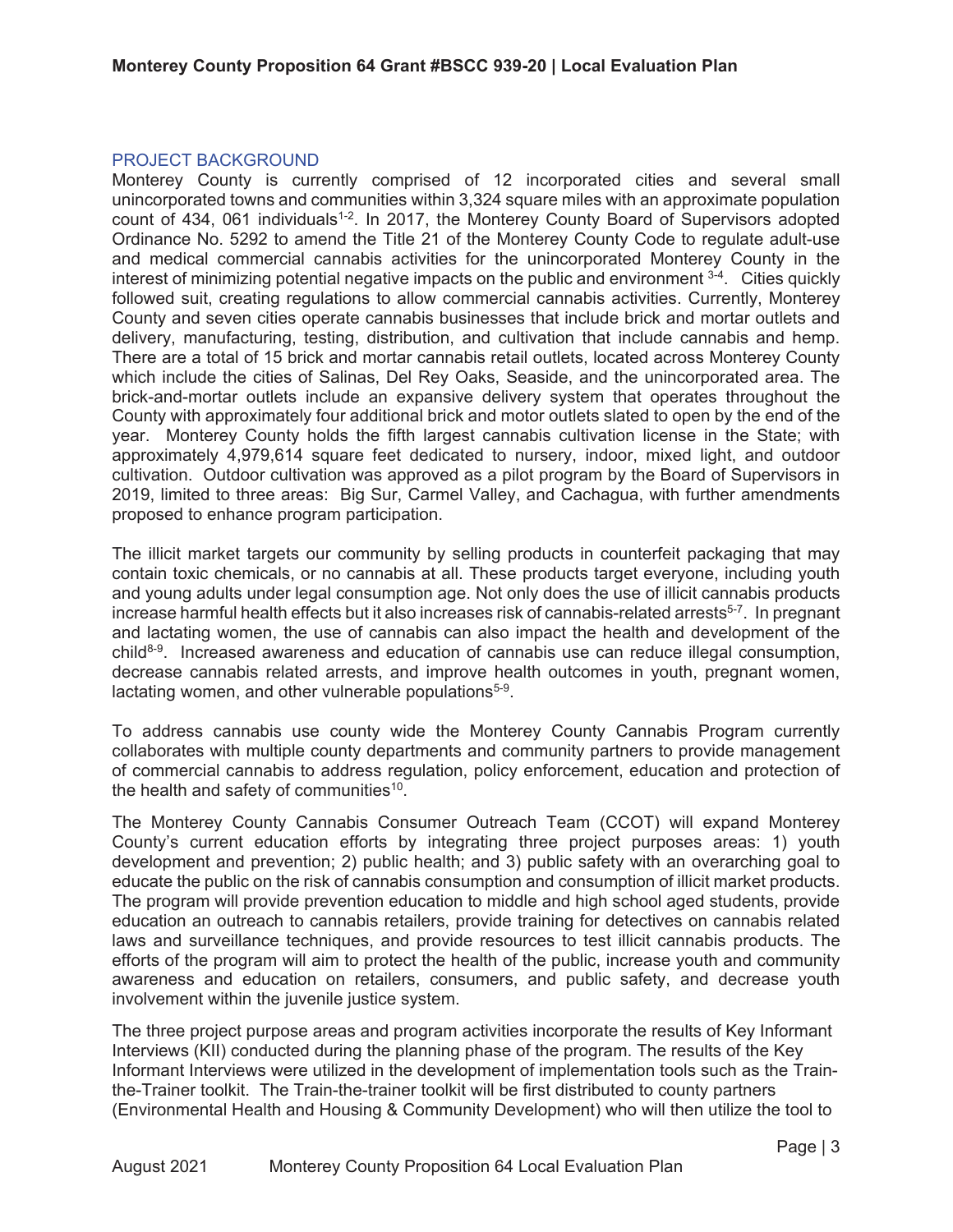train cannabis retailers during annual inspections. The information obtained via the KII will also be utilized to develop media assets for the paid media campaign development and dissemination. An intercept survey will be made available for the public to complete at community events to assess cannabis use. A pre-post education survey will be administered to middle and high school students to assess cannabis use, levels of risk and education. A qualitative survey will be administered to middle and high school teachers to assess the efficacy of cannabis education within the classroom. A mixed model survey will be administered to county partners to assess the efficacy of the Train-the-Trainer program. The results of the surveys, KII and project outcomes will drive paid media messaging which will focus on cannabis education and harm reduction. The developed media assets will be tested on a project focus group prior to being made available to the public.

The target populations for education and outreach efforts will include individuals ages 12-17 who are also enrolled in Monterey County middle and high schools, legal cannabis retailers and law enforcement personnel and detectives.

Students enrolled in Monterey County middle schools and high schools, and individuals attending community events are the intended audience for education and prevention outreach. Monterey County's community partner, Sun Street Centers, will provide cannabis education to middle and high school students enrolled in the Road to Success Program. Monterey County Cannabis Education Program (CEP) staff will increase awareness of the risks of youth cannabis exposure, use, and illicit market cannabis products at community events and Monterey County middle and high schools.

Sun Street Center's Road to Success Program focuses on youth within the Monterey County Peninsula, ages 12-17, who are referred by the schools, police, or juvenile hall to aid in diversion or deeper involvement to the juvenile justice system. Schools refer students, ages 12- 17, to avoid expulsion or any contact with law enforcement. The police refer youth ages 14-17 to avoid adjudication, and probation refers youth ages 12-17 to avoid deeper involvement in the Juvenile Justice System. For the purposes of CCOT, the youth, ages 12-17, who will be considered enrolled in the program are those who have noted prior or current use of cannabis, and either have been expelled or detained by law enforcement. The participants will complete targeted education and services through the Road to Success Program based on individualized needs and determined to successfully complete once they have achieved the certificate of completion from Sun Street Centers. Once completed, the participants will also be monitored for re-entry into the justice system and expulsion. The activities and outputs of Sun Street Center's Road to Success Program will be monitored relative to the following program goal and objective:

Goal 1: Reduce rates of youth school expulsion and/or entry or deeper involvement to the juvenile justice system in Monterey County

Objective:

- a. By June 30, 2023, Monterey County will have collaborated with Sun Street Centers to serve 125 youth utilizing the Peninsula Road to Success program
- b. By June 30, 2023, 60% of Peninsula Road to Success youth participants will graduate from the program
- c. By June 30, 2023, 60% of Peninsula Road to Success youth participants will avoid entry or re-entry into the juvenile justice system
- d. By June 30, 2023, 100% of Peninsula Road to Success youth graduates at risk of school expulsion will avoid expulsion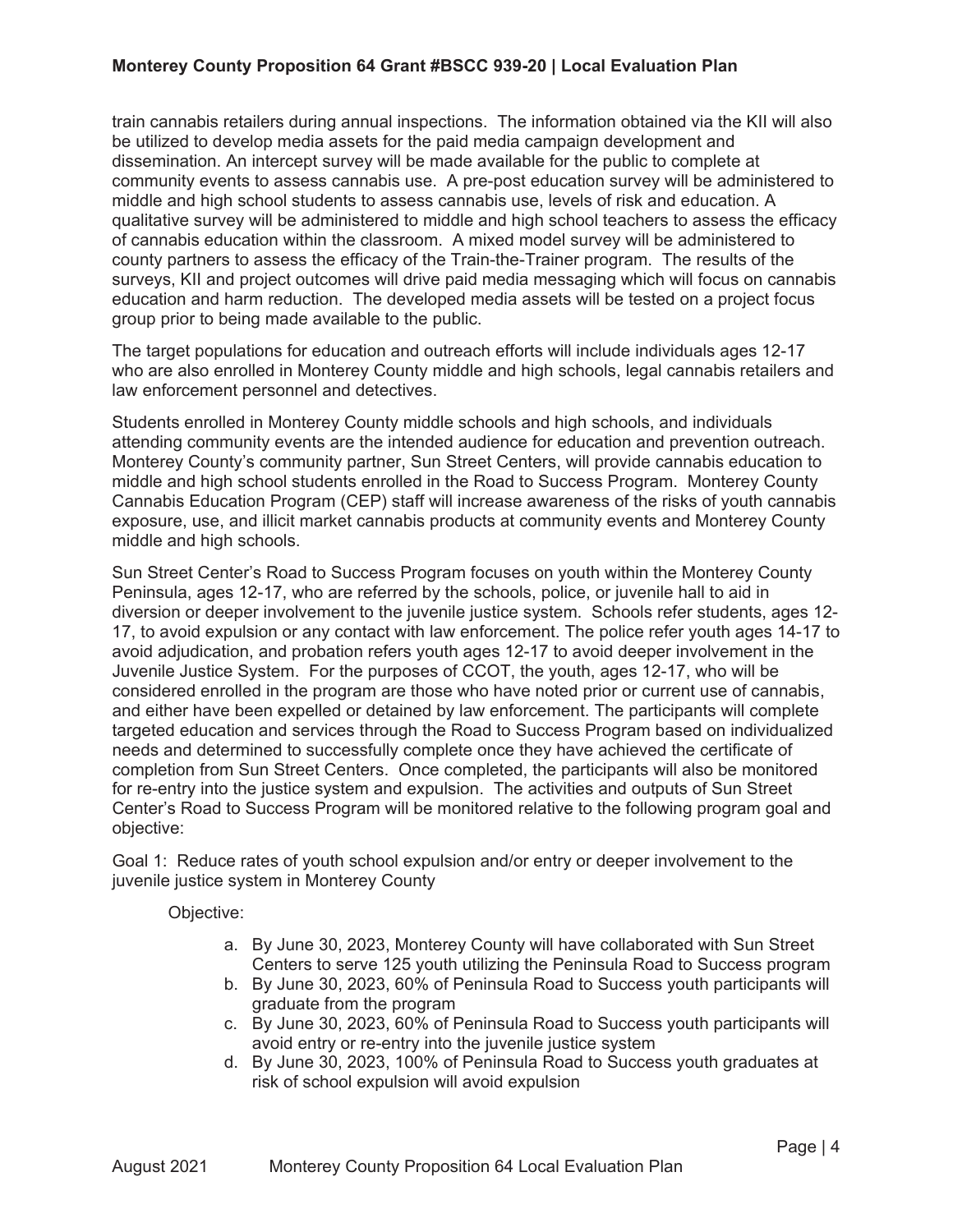CEP staff will provide structed classroom education to students enrolled in  $8<sup>th</sup>$  grade or high school health classes within Monterey County. The education module is based on the Cannabis Awareness and Prevention Toolkit developed by Stanford Medicine<sup>11</sup>. The activities and education within the classrooms will be monitored relative to the following program goal and objective:

Goal 2: Reduce rates of youth cannabis use among Monterey County middle and high school students

Objective:

a. By June 30, 2023, CEP staff will provide educational presentations to 1,500 middle school students

CEP staff will attend community events where educational materials and outreach education will be the focus activities. All individuals in attendance at the community events are likely participants. The education materials will be available in English and Spanish languages and focus on the risk of cannabis use and illicit market product awareness. The activities of CEP will be monitored relative to the following program goal and objective:

Goal 3: Increase community awareness of youth cannabis use and exposure, and illicit market cannabis products

## Objective:

- a. By June 30, 2023, CEP staff will participate in 15 Monterey County community events
- b. By June 30, 2023, CEP staff will distribute 1,500 education materials to Monterey County residents

The second target population are cannabis retailers within Monterey County to focus on harm reduction. The eligibility criteria for cannabis retailers are retailers must have a brick and mortar (store front) or provide mobile delivery of cannabis within Monterey County. Monterey County's internal partners Environmental Health Bureau (EHB), Monterey County Cannabis Program (CP) and Housing & Community Development formally Monterey County Resource Management Agency(HCD) will provide targeted educational visits with training to all retail and delivery staff. While performing inspections for code compliance, EHB will also ensure the inspection forms are easily understood by retailers. Retail and delivery managers will receive additional training in a Train the Trainer course which focuses on cannabis use among pregnant and lactating women and other vulnerable populations. Retailers will also be provided with point-of-sale staff and consumer educational materials. The efforts focused on retailers and consumers harm reduction will be monitored relative to the following program goal and objectives:

Goal 4: Increase retail and community awareness of cannabis use among pregnant women, lactating women, and other vulnerable populations

Objectives:

- a. By June 30, 2023, CEP, EHB, CP and HCD staff will provide educational visits to 45 (15 annually) store front and mobile delivery operators
- b. By June 30, 2023. 45 (15 annually) store front and mobile delivery operators are provided with point-of-sale staff and consumer educational materials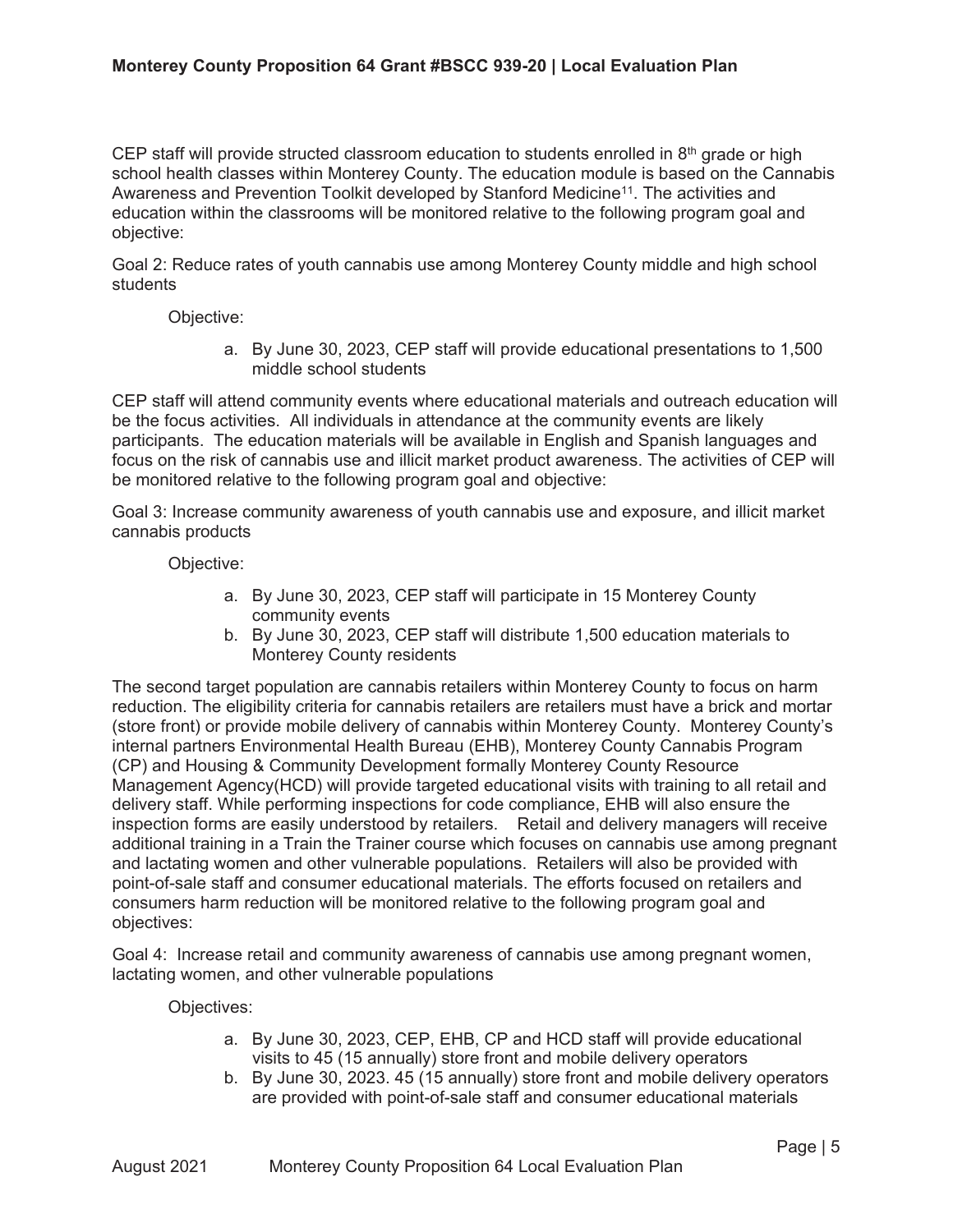c. By June 30, 2023,100% of retail and delivery staff will receive response sales training from Train-the-trainer toolkit

To increase public safety, the Monterey County District Attorney (DA), and the Monterey County Sheriff's Office (MCSO) will be provided resources to test illegal cannabis products when cultivation sites are eradicated, or seized products appear to be counterfeit or illegal. provide local law enforcement staff education on illegal cannabis cultivation and products. Also, to increase public safety, Monterey County's contracted advertising vendor, Keehan and Partners, will use community research on illegal cannabis to provide community education through a social marketing campaign. The social marketing campaign will focus on preventing youth cannabis consumption and health risks of illicit market cannabis purchase and consumption. The paid marketing campaign will be available in English and Spanish to the public via paid media platforms.

Goal 5: Decrease the amount of illicit market cannabis products sold within Monterey County:

Objectives:

- a. By June 30, 2023, the DA and MCSO will provide 150 tests of illegally seized cannabis
- b. By June 30, 2023, the DA and MCSO will provide trainings to 204 law enforcement personnel
- c. By June 2023, Monterey County will create a social marketing campaign addressing illicit cannabis sales

# PROCESS EVALUATION METHOD AND DESIGN

The process evaluation will utilize quantitative data collected from other county departments and Sun Street Centers. The process evaluation measures will focus in on activities and outreach relative to the program objectives. Refer to *Table 1* for Timeline of data collection. Refer to *Table 2* for all data elements to be utilized in process evaluation.

Sun Street Center's Road to Success program process evaluation will monitor enrollment and completion rates. Sun Street Centers Road to Success program participants must be within the Monterey County Peninsula, between the ages of 12-16, and have a history or current cannabis use. Sun Street Center uses an extensive Intake Form and Access Database to collect data on participants. On a quarterly basis, CCOT will request data from Sun Street tracking the following items and will be relative to the objectives within Goal #1:

- 1. Number of new participants
	- a. Definition: New participant is newly enrolled meeting CCOT criteria noted above
- 2. Number of participants completing the program
	- a. Definition: Participants obtaining certificate of completion
- 3. Number of participants dismissed
	- a. Definition: Number of students who either moved from the area, arrested during program participation, lost to follow-up (e.g., lost contact), or unable to complete the program for other reasons

CEP school process evaluation measures will monitor middle and high school health class enrollment. The process evaluation measures will also track number of individuals completing the pre-post survey, which will be used in depth for the outcome objectives. On a quarterly basis,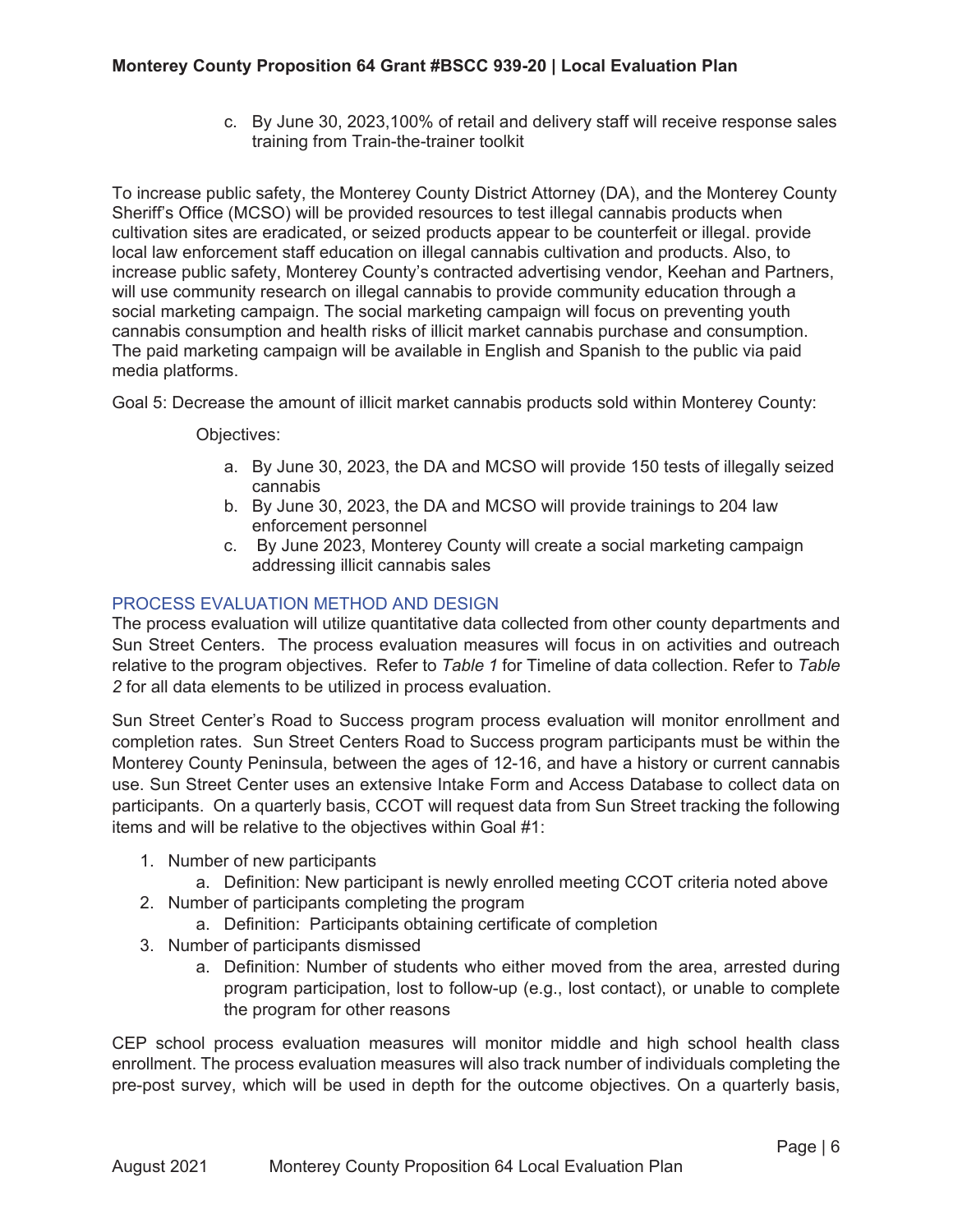CCOT will request data from the Office of Education regarding the following items and is relative to the objective within objective within Goal #2

- 1. Number of middle school students enrolled in health class
- 2. Number of high school students enrolled in health class
- 3. Number of middle school students completing 1-hour cannabis health risks prevention education
- 4. Number of high school students completing 1-hour cannabis health risks prevention education

CEP process evaluation will measure efforts at community events. On a quarterly basis, CCOT will collect data regarding the following items and is relative to the objectives within Goal #3:

- 1. Number of community events attended
- 2. Number of educational materials distributed at each event in English
- 3. Number of educational materials distributed at each event in Spanish

Monterey County's internal partners EHB, CP and HCD, process evaluation measures will include the following and is relative to the objectives within Goal #4:

- 1. Rate of successful inspection of brick-and-mortar retailers
- 2. Rate of successful inspection of mobile retailers
- 3. Number of educational materials provided to retailers
	- a. Number of Point-of-sale staff educational materials
	- b. Number of Point-of-sale consumer educational materials
- 4. Number of staff trained using Train-the-Trainer

The DA, and MCSO public safety process evaluation measures will be collected quarterly and include the following and is relative to the Objectives in Goal #5:

- 1. Number of products seized from illicit street sales
- 2. Number of products seized from illicit cultivation sites
- 3. Number of seized products tested
- 4. Number of trainings provided to MSCO and DA staff on illegal cannabis cultivation, distribution, delivery practices and legal implications

CCOT will also measure the paid media campaign outreach efforts created by Keehan and Partners on a quarterly basis using the following measures:

- 1. Number of paid media campaign created
	- a. Number of advertisements per campaign
- 2. Number of paid media campaigns in English
- 3. Number of paid media campaigns in Spanish
- 4. Number of views per paid media campaign

The paid media campaign will also include qualitative data asking for descriptions of campaign including name of creative campaign, key performance indicators, and description of type of paid media messaging (e.g., Facebook, Instagram, TikTok, etc.)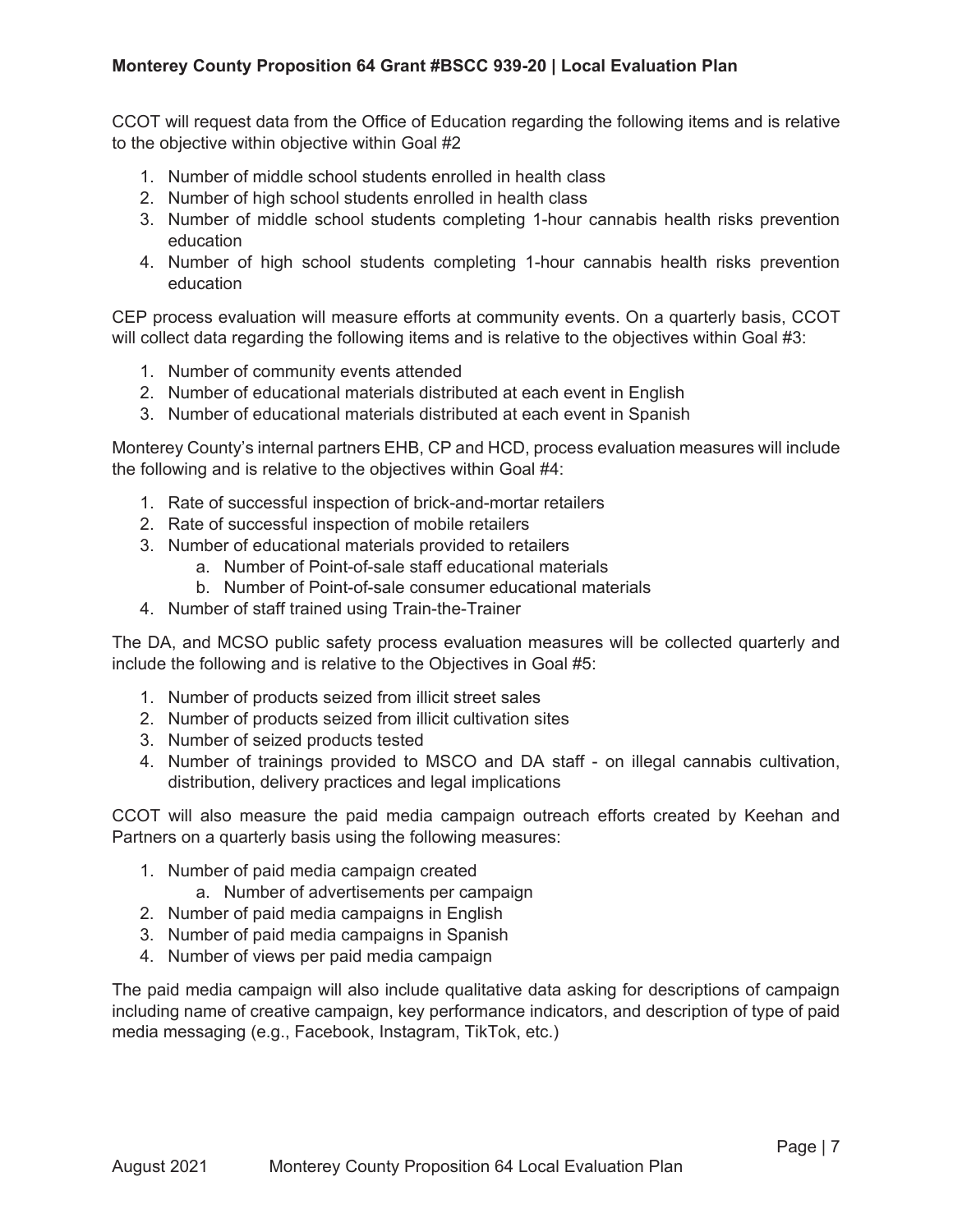# OUTCOME EVALUATION METHOD AND DESIGN

Outcome evaluation will utilize predominantly quantitative data to analyze for trends in rates over time. The outcome evaluations will be related to the program goals. All data collection will be analyzed using SAS Enterprise Guide. Analyses will include frequency, regression, and correlation analyses. Refer to *Table 1* for Timeline of data collection. Refer to *Table 2* for all data elements to be utilized in outcome evaluation.

Sun Street Centers Road to Success program will track individuals from the time of enrollment to 12 months following the data of completion. CCOT will request data quarterly but will consolidate the data into a yearly review to analyze for trends in expulsion, juvenile arrests, and program participation rate.

- 1. Rate of Road to Success Completion
	- a. Definition: Completers are identified by students who have received a certificate of completion from Road to Success Program
- 2. Rate of expulsions
	- a. Definition: Participants who have been expelled from school
- 3. Rate of offenders
	- a. Definition: Number of participants who have been in contact with law enforcement (first time or repeat offense)

Statistical analysis between individuals who have successfully completed the program and school expulsion and entry or deeper involvement to the juvenile justice system in Monterey County maybe limited on number of participants in the program. However, using SAS Enterprise Guide a logistic regression analysis will be conducted. By June 30, 2023, the compilation of 3 years of data will be used to assess for trends in recidivism rates amongst program participants. This analysis will be directly related to program Goal 1: Reduce rates of youth school expulsion and/or entry or deeper involvement to the juvenile justice system in Monterey County.

CEP school outcome evaluation measures will analyze the level of knowledge and likelihood of cannabis use. To measure this outcome, the results of the pre and post survey will utilize scale scores to measure level of knowledge and likelihood of cannabis use. The Cannabis & Prevention ToolKit<sup>11</sup>: Unit 1: The Basics of Cannabis will be used as a template for the pre-test posttest survey which will test level of knowledge. Included in the pre-test will be a Likert scale asking students the likelihood of using cannabis. Trend analyses comparing to baseline program year will be utilized for assessing the rates of reported youth cannabis use amongst middle and high school students.

The outcome evaluation measures will be directly related to program Goal 2: Reduce rates of youth cannabis use among Monterey County middle and high school students. The data items to be included in this measure are:

- 1. Number of students completing pre-survey
- 2. Number of students completing post-survey
- 3. Number of reported cannabis use
- 4. Rate of students reporting deceased likelihood of use of marijuana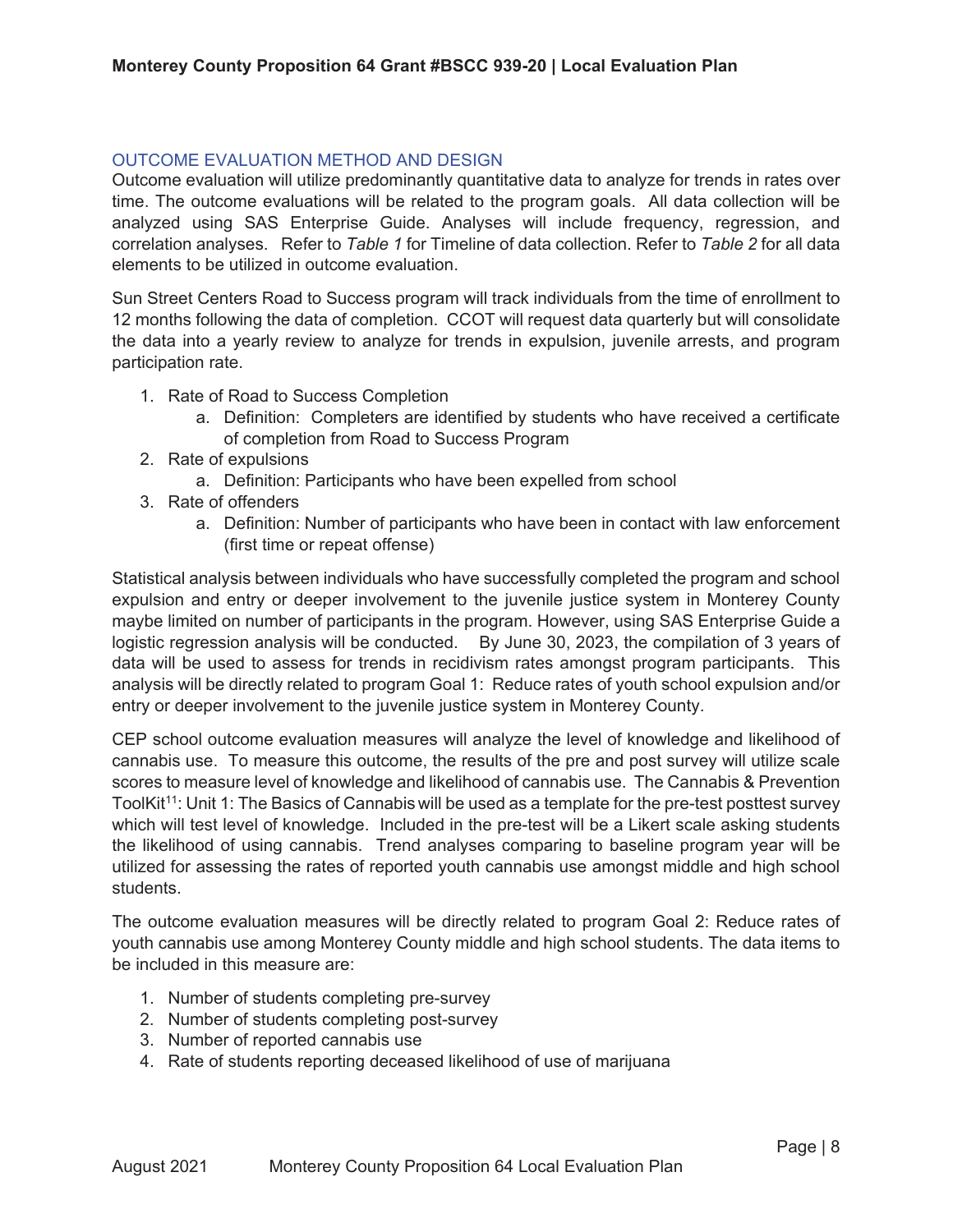CEP outcome evaluation will analyze the rate of reach within the community. The data will be collected yearly and compared to the baseline and prior years for changes. The intercept survey, although is only planned to administer in year one to guide paid media campaign, may be continued in some capacity to assess reach. For the outcomes using the intercept survey, the number of community members who complete the survey will also be analyzed for trends in reach over time. Outcome measure is directly related to Goal #3: Increase community awareness of youth cannabis use and exposure, and illicit market cannabis products. The data items to be included in this measure are:

- 1. Number of education materials provided at community event
- 2. Number of community events attended
- 3. Number of community members completing the intercept survey
- 4. Number of intercept surveys

The evaluation process will include frequency of community events and rates of reach. The results will be compared to baseline program year to assess for change over time.

To assess the outcomes relative to Goal 4: Increase retail and community awareness of cannabis use among pregnant women, lactating women, and other vulnerable populations, the Train-thetrainer program post-survey will be used. The outcome measure will specifically focus on the level of program understanding and preparedness to educate the retail staff.- Level of program understanding and preparedness will be reviewed on a scoring scale and analyzed for increased level of understanding using data gathered from the pre-post training survey. . The data will be consolidated and made available on a yearly basis. The data will be compared to baseline program year and assessed for changes over time.

The data items to be included in these measures are:

- 1. Number of individuals completing the Train-the-Trainer program pre-survey
- 2. Number of individuals completing the Train-the-Trainer program post-survey
- 3. Number of individuals reporting increased level of understanding
- 4. Number of individuals reporting increased level of preparedness

The DA, and MCSO activities will be evaluated relative to Goal 5: Decrease the amount of illicit market cannabis products sold within Monterey County by specifically looking at the rate of product compliance.

The data items to be included are:

- 1. Number of seized cannabis products tested
- 2. Number of products meeting compliance standards of legal cannabis products.

This data will be collected and analyzed using a statistical significance test, using p-value as the indicator for determining if there is a significant difference between the number of seized products meeting compliance standards of legal cannabis products.

 Keehan & Partners paid marketing campaign efforts will also be used to analyze the increase of education efforts around risk of illicit market cannabis purchasing and consumption. Paid marketing outcome measures will include an analysis of views, clicks, or access of information. Once the paid marketing campaign is available to the public, the outcome measure will assess the frequency of use of paid marketing to increase knowledge in the community.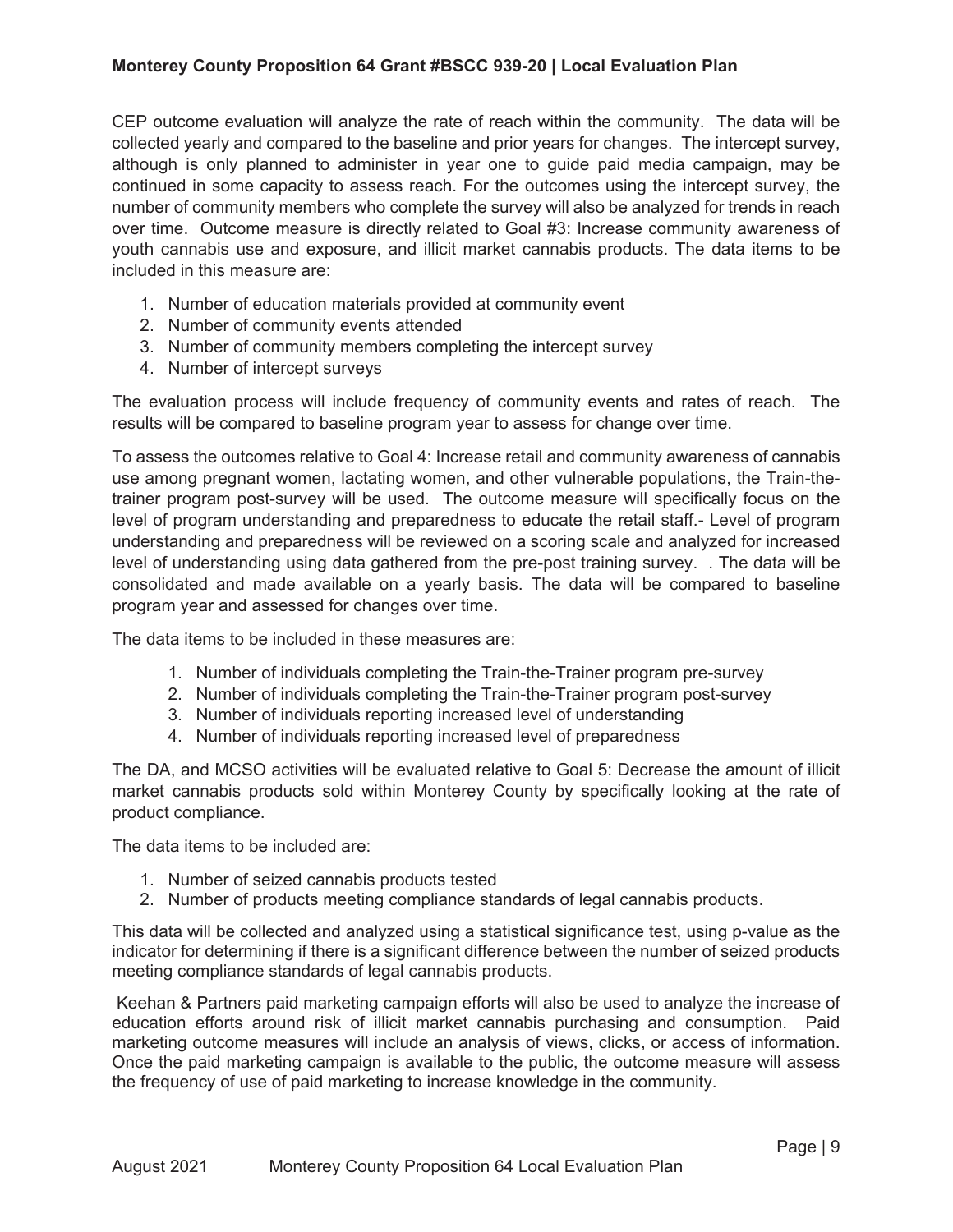The data items to be included in this measure are:

- 1. Number of paid marketing messaging
- 2. Number of individual access
	- a. Identified by clicks, views, or other types of access collected by Keehan & Partners

The results of all data analyses will be compiled and reported to the funding partner on a quarterly basis. The monitoring of data through quarterly data collection will also allow for internal program process evaluation which may lead to program adaptations, modifications, or sustainability. Key Informant Interview results and Informal teacher surveys will further aid in the overall program decision-making but will not be formally evaluated for direct impact on program outcomes.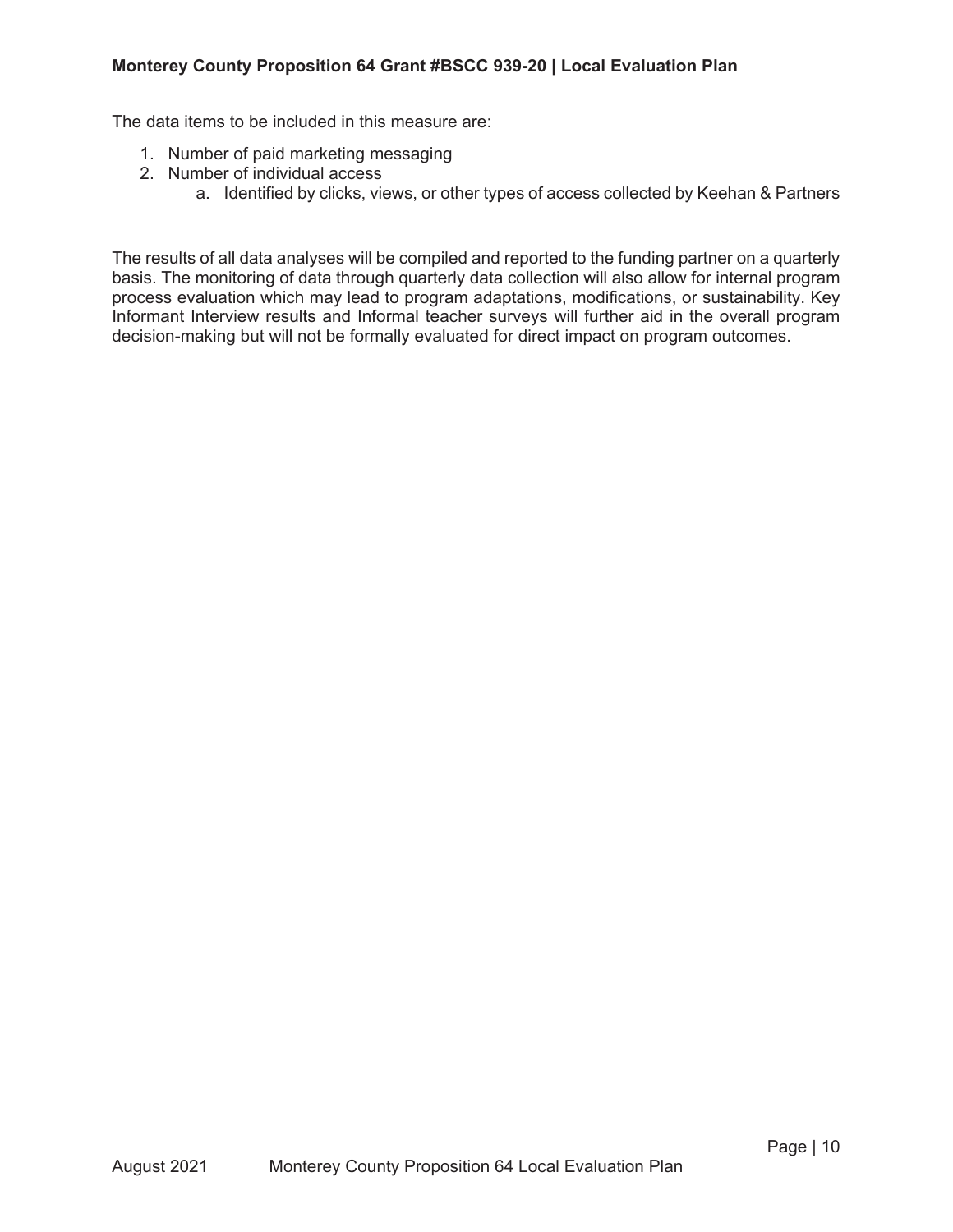#### PROJECT LOGIC MODEL

#### **Note to Reader:**

The Logic Model is arranged by Project Purpose Area (PPA) 1, 2, and 3. The Activities column within each PPA are color coded; Youth Awareness and Education Strategies (PPA#1): Youth<br>Diversion; Youth Awareness and Preventio **and Education (PPA#2): Retailers and Consumers; Community Awareness and Education (PPA#3): Public Safety. Input column text that appears in black apply to all three PPAs.** 

| <b>Inputs</b>                                                                                                                                                                                                                                                                                                                                                                                                                                                                                                                                                                                                                                                                                                                                                                                                                                                                                                                                                                                                            | <b>Activities</b>                                                                                                                                                                                                                                                                                                                                                                                                                                                                                                                                                                                                                                                                                                                                                                                                                                                                                                                                                                                                                                                                                                                                                                                                                                                                                                                                                                                                                                                                                                                                                                                                                | Outputs                                                                                                                                                                                                                                                                                                                                                                                                                                                                                                                                                                                                                                                                                                                                                                                                                                                                                                                                                                                                                                                                                                                                                                                                                                                                                                                                                                                                                                                                                                                                                                                                                             | <b>Outcomes</b>                                                                                                                                                                                                                                                                                                                                                                                                                                                                                                                                                                                                                                                                                                                                                                                                                                                                                                                                                                                                                                                                                                                                                                                                                                                                                                                                               | <b>Community Impact</b>                                                                                                                                                                                                                                                                                                                                                                                                                                                                                                                                                                                                                     |  |  |
|--------------------------------------------------------------------------------------------------------------------------------------------------------------------------------------------------------------------------------------------------------------------------------------------------------------------------------------------------------------------------------------------------------------------------------------------------------------------------------------------------------------------------------------------------------------------------------------------------------------------------------------------------------------------------------------------------------------------------------------------------------------------------------------------------------------------------------------------------------------------------------------------------------------------------------------------------------------------------------------------------------------------------|----------------------------------------------------------------------------------------------------------------------------------------------------------------------------------------------------------------------------------------------------------------------------------------------------------------------------------------------------------------------------------------------------------------------------------------------------------------------------------------------------------------------------------------------------------------------------------------------------------------------------------------------------------------------------------------------------------------------------------------------------------------------------------------------------------------------------------------------------------------------------------------------------------------------------------------------------------------------------------------------------------------------------------------------------------------------------------------------------------------------------------------------------------------------------------------------------------------------------------------------------------------------------------------------------------------------------------------------------------------------------------------------------------------------------------------------------------------------------------------------------------------------------------------------------------------------------------------------------------------------------------|-------------------------------------------------------------------------------------------------------------------------------------------------------------------------------------------------------------------------------------------------------------------------------------------------------------------------------------------------------------------------------------------------------------------------------------------------------------------------------------------------------------------------------------------------------------------------------------------------------------------------------------------------------------------------------------------------------------------------------------------------------------------------------------------------------------------------------------------------------------------------------------------------------------------------------------------------------------------------------------------------------------------------------------------------------------------------------------------------------------------------------------------------------------------------------------------------------------------------------------------------------------------------------------------------------------------------------------------------------------------------------------------------------------------------------------------------------------------------------------------------------------------------------------------------------------------------------------------------------------------------------------|---------------------------------------------------------------------------------------------------------------------------------------------------------------------------------------------------------------------------------------------------------------------------------------------------------------------------------------------------------------------------------------------------------------------------------------------------------------------------------------------------------------------------------------------------------------------------------------------------------------------------------------------------------------------------------------------------------------------------------------------------------------------------------------------------------------------------------------------------------------------------------------------------------------------------------------------------------------------------------------------------------------------------------------------------------------------------------------------------------------------------------------------------------------------------------------------------------------------------------------------------------------------------------------------------------------------------------------------------------------|---------------------------------------------------------------------------------------------------------------------------------------------------------------------------------------------------------------------------------------------------------------------------------------------------------------------------------------------------------------------------------------------------------------------------------------------------------------------------------------------------------------------------------------------------------------------------------------------------------------------------------------------|--|--|
|                                                                                                                                                                                                                                                                                                                                                                                                                                                                                                                                                                                                                                                                                                                                                                                                                                                                                                                                                                                                                          |                                                                                                                                                                                                                                                                                                                                                                                                                                                                                                                                                                                                                                                                                                                                                                                                                                                                                                                                                                                                                                                                                                                                                                                                                                                                                                                                                                                                                                                                                                                                                                                                                                  |                                                                                                                                                                                                                                                                                                                                                                                                                                                                                                                                                                                                                                                                                                                                                                                                                                                                                                                                                                                                                                                                                                                                                                                                                                                                                                                                                                                                                                                                                                                                                                                                                                     |                                                                                                                                                                                                                                                                                                                                                                                                                                                                                                                                                                                                                                                                                                                                                                                                                                                                                                                                                                                                                                                                                                                                                                                                                                                                                                                                                               |                                                                                                                                                                                                                                                                                                                                                                                                                                                                                                                                                                                                                                             |  |  |
| Prop 64 Grant funding for three<br>Project Purpose Areas (PPA)<br><b>BSCC</b> orientation for Monterey<br>County program staff<br>Agency/institutional partnerships<br>٠<br>Funded community partners<br>Keehan & Partners Advertising<br>Group<br>Experienced program and partner<br>staff<br>Results of key informant interviews<br>Informal teacher survey<br><b>Sun Street Center Referral process</b><br>Evidence-based programming<br>(Road to Success) and Cannabis<br><b>Awareness and Prevention Toolkit)</b><br><b>Educational material</b><br>Public intercept surveys<br><b>Environmental Health code</b><br>compliance safe sales programming<br><b>Train-the-trainer Toolkit</b><br>Cannabis safety education<br>recognition program<br>District Attorney and Sheriff's Office<br>activities and equipment<br>Paid media messages addressing<br>risks of illicit cannabis use<br><b>HCD Focus Group</b><br><b>Survey Analytics</b><br>Microsoft Excel<br><b>SAS Enterprise Guide</b><br>Financial auditing | • Contract with Sun Street Center to provide bilingual<br>Road to Success within Monterey County Peninsula<br>• Provide Cannabis education and prevention to<br>middle and high school children using Monterey<br>County Health Department Cannabis Education<br>Program Staff<br>• Provide community education on risks of youth<br>cannabis use and illicit cannabis products<br>• Create public intercept survey to learn how youth<br>obtain cannabis<br>• Establish baseline number of mobile vendors in the<br>County<br>• Environmental Health (EH) creates easily<br>understood code compliance inspection forms for<br>use with mobile vendors<br>• Using key informant interviews, develop a cannabis<br>education program (Train-the-Trainer) tailored for<br>retail staff with focus on cannabis use among<br>pregnant and lactating women and other vulnerable<br>populations, will be developed using a harm<br>reduction model<br>• Collect post-training qualitative data from retail<br>managers to measure the efficacy of Train-the-<br><b>Trainer courses</b><br>• EH staff create and conduct cannabis safety<br>education recognition program<br>• Test cannabis seized from illegal cultivation sites<br>and street sales for safety compliance<br>• Sheriff and District Attorney will train law<br>enforcement personnel on illegal cannabis<br>cultivation, distribution, delivery practices, and legal<br>implications<br>· Bilingual social media campaign is drafted, tested<br>with a focus group, and successfully launched<br>• Collect and analyze data from internal and<br>community partners | 25 Peninsula youth participate in Road to<br>Success program for the first year, followed by<br>50 youth annually in years two and three<br>• 25 Peninsula youth receive individual case<br>management during the first program year,<br>followed by 50 youth annually in years two and<br>three<br>• Health Department cannabis education<br>program staff will provide education to 500<br>county middle and high school students using<br>the Cannabis Awareness and Prevention<br>toolkit annually<br>Distribute educational materials at 5-6<br>$\sim$<br>community events annually.<br>Collect and analyze 100 public intercept<br>$\bullet$<br>surveys in program year 1<br>• EH conducts annual code compliance<br>inspections and provides educational materials<br>to 15 brick and mortar retailers and mobile<br>vendors.<br>• All licensed brick and mortar retailers and mobile<br>vendors will receive bilingual educational<br>materials to promote awareness of risks for<br>pregnant/lactating women and use of illicit<br>products to share with community members<br>• Annually, up to 10 retailers and delivery sales<br>staff are provided with a cannabis education<br>program tailored for retail staff<br>• 15 Retailers/mobile vendors annually will receive<br><b>Train-the Trainer courses</b><br>• Retailers and mobile vendors are annually<br>recognized for safe sale practices<br>• Sheriff and District Attorney annually conduct 50<br>tests of seized illegal cannabis<br>• Two trainings are provided annually to 34 law<br>enforcement staff<br>• A bilingual paid media campaign is developed | • 60% of Peninsula Road to Success<br>youth graduates from the program<br>• 60% of Peninsula Road to Success<br>graduates will avoid entry or re-entry<br>into the juvenile justice system<br>• 100% of Peninsula Road to Success<br>vouth graduates at risk of expulsion will<br>be avoid being expelled from school<br>• 1,500 county middle school students<br>receive 1-hour of cannabis health risks.<br>complete their student worksheets, and<br>take pre- and post-surveys.<br>• At least 1,500 Monterey County<br>residents attending community events<br>receive educational materials by CEP<br>team<br>Annually, 15 brick and mortar and<br>mobile retailers are inspected for code<br>compliance using easily understood<br>inspection forms<br>Annually, 15 brick and mortar and<br>$\bullet$<br>mobile retailers are provided with point-<br>of-sale staff and consumer educational<br>materials<br>• 100% of Retail and delivery staff receive<br>responsible sales training using Train-<br>the-trainer toolkit<br>150 tests are completed on seized<br>illegal cannabis<br>• 204 law enforcement staff report with<br>increased understanding of illegally<br>cultivated and sold cannabis products<br>At least 1 paid media campaign<br>addressing risk of illicit cannabis use will<br>made available in English and Spanish<br>to public | • Reduction in Monterey County<br>Peninsula youth involved in juvenile<br>justice system<br>• Decrease cannabis consumption in<br>middle and high school aged students<br>• Increased understanding of the risks of<br>vouth cannabis use and illicit cannabis<br>products<br>• Increased consumer health and safety<br>protection available through inspected<br>brick-and-mortar and mobile retailers<br>Increased knowledge on risks of illicit<br>$\bullet$<br>market purchasing in Monterey County<br>residents<br>Increased awareness and knowledge<br>of health risks associated with<br>cannabis use in Monterey County<br>resident |  |  |

August 2021 Monterey County Proposition 64 Local Evaluation Plan

Page | 11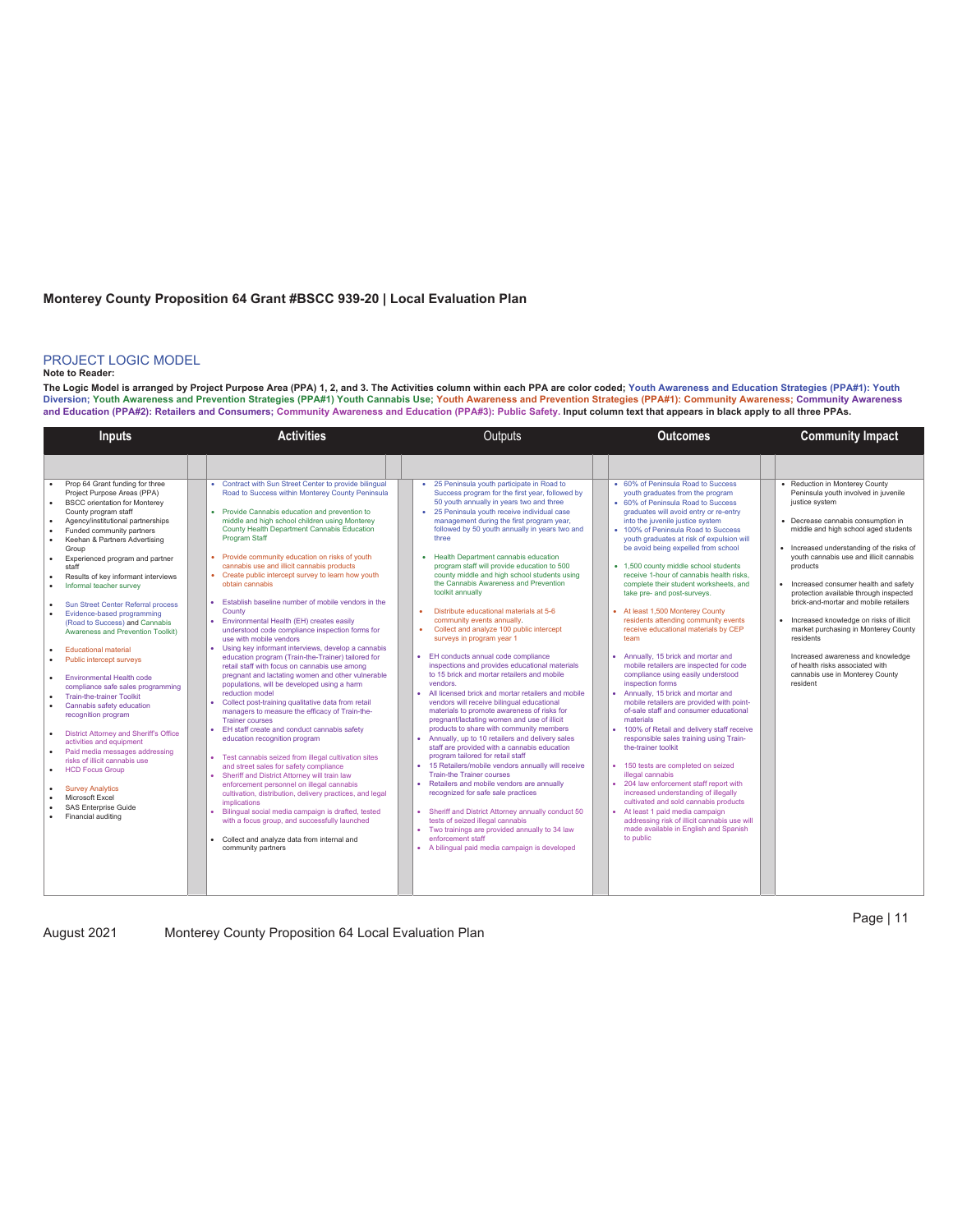# APPENDICES

- Table 1: Timeline for Data Collection
- Table 2: Monterey County CCOT: Process and Outcome Evaluation Measures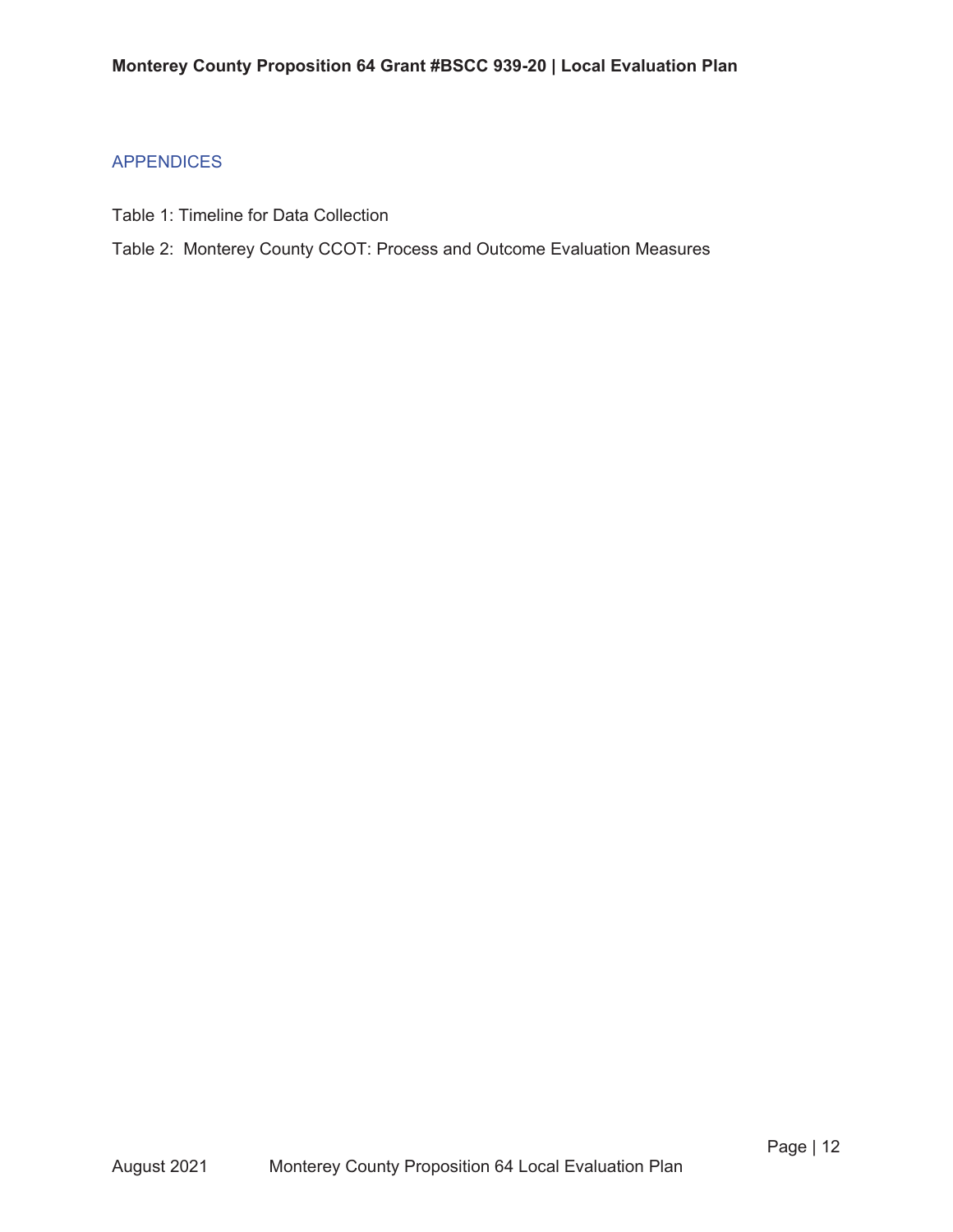## **REFERENCES**

- 1. Monterey County Office of Emergency Services. Operational Area. https://www.census.gov/quickfacts/montereycountycalifornia. Last accessed August 2, 2021.
- 2. United States Census Bureau. QuickFacts: Monterey County California. https://www.census.gov/quickfacts/montereycountycalifornia. Last accessed August 2, 2021.
- 3. Monterey County. CA §20 City Counsel Summary. Ordinance amending Title 20 re: medical cannabis uses. https://www.co.monterey.ca.us/home/showdocument?id=77718. Last accessed August 2, 2021.
- 4. Monterey County. Ordinance 5299. City Counsel Summary. Ordinance amending Title 20 re: medical cannabis uses. https://www.co.monterey.ca.us/Home/ShowDocument?id=67168. Last accessed August 2, 2021.
- 5. Fischer B, Rehm J. Cannabis use, legalization and youth health. *CMAJ.* 2017;189(29): E971-E972. doi:10.1503/cmaj.733215
- 6. Choo EK, Benz M, Zaller N, et al. The impact of state medical marijuana legislation on adolescent marijuana use. J Adolescent Health. 2014;55(2):160–66.
- 7. Volkow ND, Baler RD, Compton WM, Weiss SR. Adverse health effects of marijuana use. N Engl J Med. 2014;370(23):2219–27.
- 8. Substance Abuse and Mentl Health Services Administration. Learn about marijuana risks: Know the risks of marijuana. https://www.samhsa.gov/marijuana. Last accessed August 9, 2021
- 9. Haffajee R, Mauri A. Cannabis Legalization in the US: Population Health Impact. *Health Aff*. 2021. Doi: 10.1377/hpb20210701.500845
- 10. Monterey County Health Department. Cannabis Program: Monterey County. https://www.co.monterey.ca.us/government/departments-a-h/administrativeoffice/intergovernmental-and-legislative-affairs/cannabis-program#mcp. Last accessed August 10, 2021
- 11. Stanford Medicine. Cannabis Awareness and Prevention Toolkit. https://med.stanford.edu/cannabispreventiontoolkit/Curriculum.html. Last accessed August 10, 2021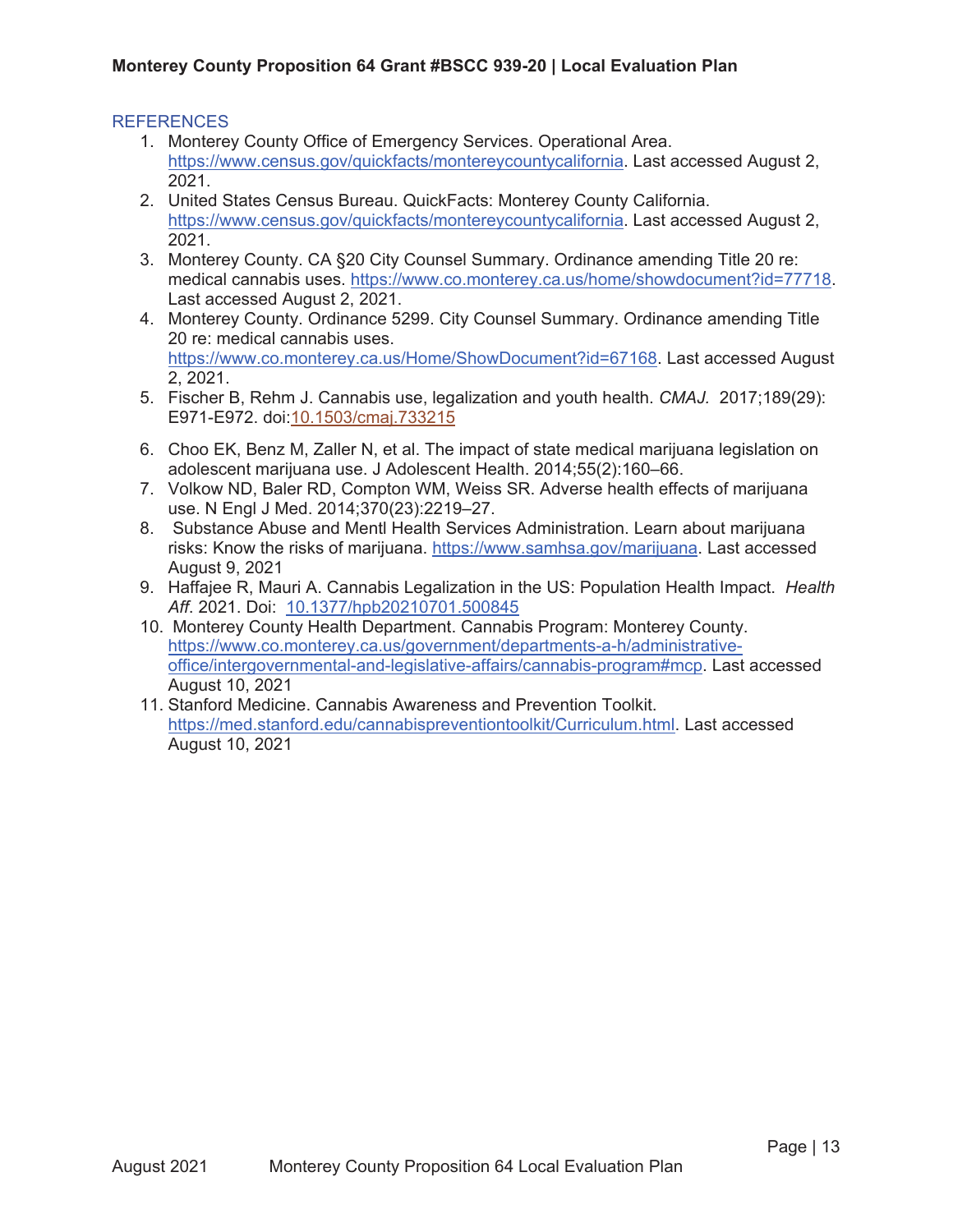| BSCC 939-20- Monterey County Cannabis Consumer Outreach Team: Timeline for Data Collection<br>Note: All data collected by CEP staff will be submitted to the program evaluator for analysis. |                                                                                                                              |                                                                                                                                                                                                                                                                                                                                  |                                                                                                                                                                                                            |                                           |                                         |                                       |                                                                     |                                                                                                                                                                                                         |
|----------------------------------------------------------------------------------------------------------------------------------------------------------------------------------------------|------------------------------------------------------------------------------------------------------------------------------|----------------------------------------------------------------------------------------------------------------------------------------------------------------------------------------------------------------------------------------------------------------------------------------------------------------------------------|------------------------------------------------------------------------------------------------------------------------------------------------------------------------------------------------------------|-------------------------------------------|-----------------------------------------|---------------------------------------|---------------------------------------------------------------------|---------------------------------------------------------------------------------------------------------------------------------------------------------------------------------------------------------|
|                                                                                                                                                                                              |                                                                                                                              |                                                                                                                                                                                                                                                                                                                                  |                                                                                                                                                                                                            |                                           |                                         |                                       |                                                                     |                                                                                                                                                                                                         |
| <b>Project Program Area</b><br>$(PPA)$ #:                                                                                                                                                    | Goal #                                                                                                                       | Objective                                                                                                                                                                                                                                                                                                                        | <b>Supporting Activities</b>                                                                                                                                                                               | Data<br>collectors                        | Data<br>Collection<br><b>Start Date</b> | Data<br>Collection<br><b>End Date</b> | Data<br><b>Collection or</b><br><b>Activity status</b><br>Frequency | <b>Additional Notes:</b>                                                                                                                                                                                |
| PPA <sub>1</sub>                                                                                                                                                                             | 1. Divert Monterey County first time youth offenders from<br>school expulsion and/or entry into the juvenile justice system. | A. June 30, 2023 Monterey County will have collaborated with Sun<br>Street Centers to serve 125 youth utilizing the county diversion<br>program(Road to Success Program)                                                                                                                                                         |                                                                                                                                                                                                            | CEP Staff:<br>Sun Street<br>center        | 7/1/2020                                | 6/30/2023                             | Quarterly                                                           | Goal 1 has been reframed to:Reduce rates of youth school<br>expulsion and/or entry or deeper involvement to the juvenile<br>justice system in Monterey County within the Local<br>Evaluation Plan (LEP) |
| PPA <sub>1</sub>                                                                                                                                                                             | . Divert Monterey County first time youth offenders from<br>school expulsion and/or entry into the juvenile justice systen   | A. June 30, 2023 Monterey County will have collaborated with Sun<br>Street Centers to serve 125 youth utilizing the county diversion<br>program(Road to Success Program)                                                                                                                                                         | A.1. Monterey County Health Department Public<br>Health Bureau Cannabis Education Program (CEP)<br>staff will establish a contract with Sun Street                                                         | CEP Staff:<br>Sun Street<br>center        |                                         | 7/1/2020 12/31/2020 Once              |                                                                     |                                                                                                                                                                                                         |
| PPA <sub>1</sub>                                                                                                                                                                             | 1. Divert Monterey County first time youth offenders from<br>school expulsion and/or entry into the juvenile justice system. | A. June 30, 2023 Monterey County will have collaborated with Sun<br>Street Centers to serve 125 youth utilizing the county diversion<br>program(Road to Success Program)                                                                                                                                                         | A.2. CEP staff will monitor the Sun Street Center<br>contract to ensure 25 youth participate in Road to<br>Success program in the first year, followed by 50<br>vouth particiants in year two and three.   | CEP Staff:<br>Sun Street<br>center        | 7/1/2020                                | 6/30/2023 Quarterly                   |                                                                     |                                                                                                                                                                                                         |
| PPA <sub>1</sub>                                                                                                                                                                             | 1. Divert Monterey County first time youth offenders from<br>school expulsion and/or entry into the juvenile justice system  | A. June 30, 2023 Monterey County will have collaborated with Sun<br>Street Centers to serve 125 youth utilizing the county diversion<br>program(Road to Success Program)                                                                                                                                                         | A.3 CEP staff will collect data to ensure that<br>program goals are being met.                                                                                                                             | CEP Staff:<br><b>Sun Street</b><br>center | 7/1/2020                                | 6/30/2023 Quarterly                   |                                                                     |                                                                                                                                                                                                         |
| PPA <sub>1</sub>                                                                                                                                                                             | 2.Reduce rates of youth cannabis use among Monterey<br>County middle school students.                                        | A.By June 30, 2023, CEP staff will provide educational<br>presentations to 1,500 middle school students.                                                                                                                                                                                                                         | A.1.CEP staff will establish a memorandum of<br>understanding with Monterey County Office of<br>Education to provide annual education sessions to<br>500 middle school students annually                   | <b>CEP Staff</b>                          | 7/1/2020                                | 6/30/2023 Quarterly                   |                                                                     |                                                                                                                                                                                                         |
| PPA <sub>1</sub>                                                                                                                                                                             | 2. Reduce rates of youth cannabis use among Monterey<br>County middle school students.                                       | A.By June 30, 2023, CEP staff will provide educational<br>presentations to 1.500 middle school students.                                                                                                                                                                                                                         | A.2. CEP staff will collaborate with middle school<br>teachers to provide educational presentations<br>utilizing the Cannabis Awareness & Prevention<br>Toolkit curriculum annually.                       | CEP Staff                                 | 7/1/2020                                | 6/30/2023 Quarterly                   |                                                                     |                                                                                                                                                                                                         |
| PPA <sub>1</sub>                                                                                                                                                                             | 2.Reduce rates of youth cannabis use among Monterey<br>County middle school students.                                        | A.By June 30, 2023, CEP staff will provide educational<br>presentations to 1.500 middle school students.                                                                                                                                                                                                                         | A.3.CEP staff and the program evaluator (PE) will<br>collect teachers' impressions of how students<br>regarded the presentation materials; results may be<br>used to refine the presentations.             | CEP Staff                                 | 7/1/2020                                | 6/30/2023 Quarterly                   |                                                                     |                                                                                                                                                                                                         |
| <b>PPA1&amp;3</b>                                                                                                                                                                            | exposure, and illicit market cannabis products.                                                                              | 3. Increase community awareness of youth cannabis use and A. By June 30, 2023, CEP staff will participate in 15 Monterey<br>County community events.                                                                                                                                                                             | A.1 CEP staff will participate in 5-6 community<br>events annually                                                                                                                                         | <b>CEP Staff</b>                          | 7/1/2020                                | 6/30/2023 Quarterly                   |                                                                     |                                                                                                                                                                                                         |
| <b>PPA1&amp;3</b>                                                                                                                                                                            | exposure, and illicit market cannabis products.                                                                              | 3. Increase community awareness of youth cannabis use and A. By June 30, 2023. CEP staff will participate in 15 Monterey<br>County community events.                                                                                                                                                                             | A.2. CEP staff will distribute community educational CEP Staff<br>materials on youth cannabis use and exposure, illicit<br>market cannabis products and other educational<br>messages.                     |                                           | 7/1/2020                                | 6/30/2023 Quarterly                   |                                                                     | Updated in LEP to specify anticipated 1,500 education<br>naterials to be distributed by end of program                                                                                                  |
| <b>PPA1&amp;3</b>                                                                                                                                                                            | exposure, and illicit market cannabis products.                                                                              | 3. Increase community awareness of youth cannabis use and A.By June 30, 2023, CEP staff will participate in 15 Monterey<br>County community events.                                                                                                                                                                              | A.3. In vear one. CEP staff will conduct 20-30 public CEP Staff<br>intercept surveys at each community event to gain a<br>better understanding of how youth obtain cannabis<br>within the community.       |                                           | 7/1/2020                                | 6/30/2021 Once                        |                                                                     |                                                                                                                                                                                                         |
| PPA <sub>2</sub>                                                                                                                                                                             | among pregnant and lactating woman, and other vulnerable<br>populations.                                                     | 4. Increase retail and community awareness of cannabis use A. By June 30, 2023, CEP, Environmental Health Bureau (EHB),<br>Monterey County Cannabis Program (CP) and Monterey County<br>Resource Management Agency (RMA) staff will provide educational<br>visits to 45 (15 annually) store front and mobile delivery operators. | A.1. In year one, CP staff will establish a baseline<br>number of mobile vendors located in Monterey<br>County.                                                                                            | CP Staff                                  | 7/1/2020                                | 6/30/2021 Once                        |                                                                     |                                                                                                                                                                                                         |
| PPA <sub>2</sub>                                                                                                                                                                             | among pregnant and lactating woman, and other vulnerable<br>populations.                                                     | 4. Increase retail and community awareness of cannabis use A. By June 30, 2023, CEP, Environmental Health Bureau (EHB),<br>Monterey County Cannabis Program (CP) and Monterey County<br>Resource Management Agency (RMA) staff will provide educational<br>visits to 45 (15 annually) store front and mobile delivery operators. | A.2.CEP staff will collaborate with EHB and RMA to ICEP. EH<br>share educational materials with 15 store front<br>retailers and mobile vendors annually that can be<br>used within the retail environment. | Staff                                     |                                         | 7/1/2020 6/30/2023 Quarterly          |                                                                     |                                                                                                                                                                                                         |
| PPA <sub>2</sub>                                                                                                                                                                             | among pregnant and lactating woman, and other vulnerable<br>opulations.                                                      | 4. Increase retail and community awareness of cannabis use A. By June 30, 2023, CEP, Environmental Health Bureau (EHB),<br>Monterey County Cannabis Program (CP) and Monterey County<br>Resource Management Agency (RMA) staff will provide educational<br>visits to 45 (15 annually) store front and mobile delivery operators. | A.3. EHB and RMA staff will collaborate to create a EH. RMA<br>new inspection form for use with mobile vendors                                                                                             | Staff                                     |                                         | 7/1/2020 12/31/2020 Once              |                                                                     |                                                                                                                                                                                                         |
| PPA <sub>2</sub>                                                                                                                                                                             | among pregnant and lactating woman, and other vulnerable<br>populations.                                                     | 4. Increase retail and community awareness of cannabis use A. By June 30, 2023, CEP, Environmental Health Bureau (EHB),<br>Monterey County Cannabis Program (CP) and Monterey County<br>Resource Management Agency (RMA) staff will provide educational<br>visits to 45 (15 annually) store front and mobile delivery operators. | A.4. EHB and RMA staff will include mobile venders EH. RMA<br>when conducting annual storefront inspections with<br>existing brick and mortar retailers                                                    | Staff                                     | 7/1/2020                                | 6/30/2023 Quarterly                   |                                                                     |                                                                                                                                                                                                         |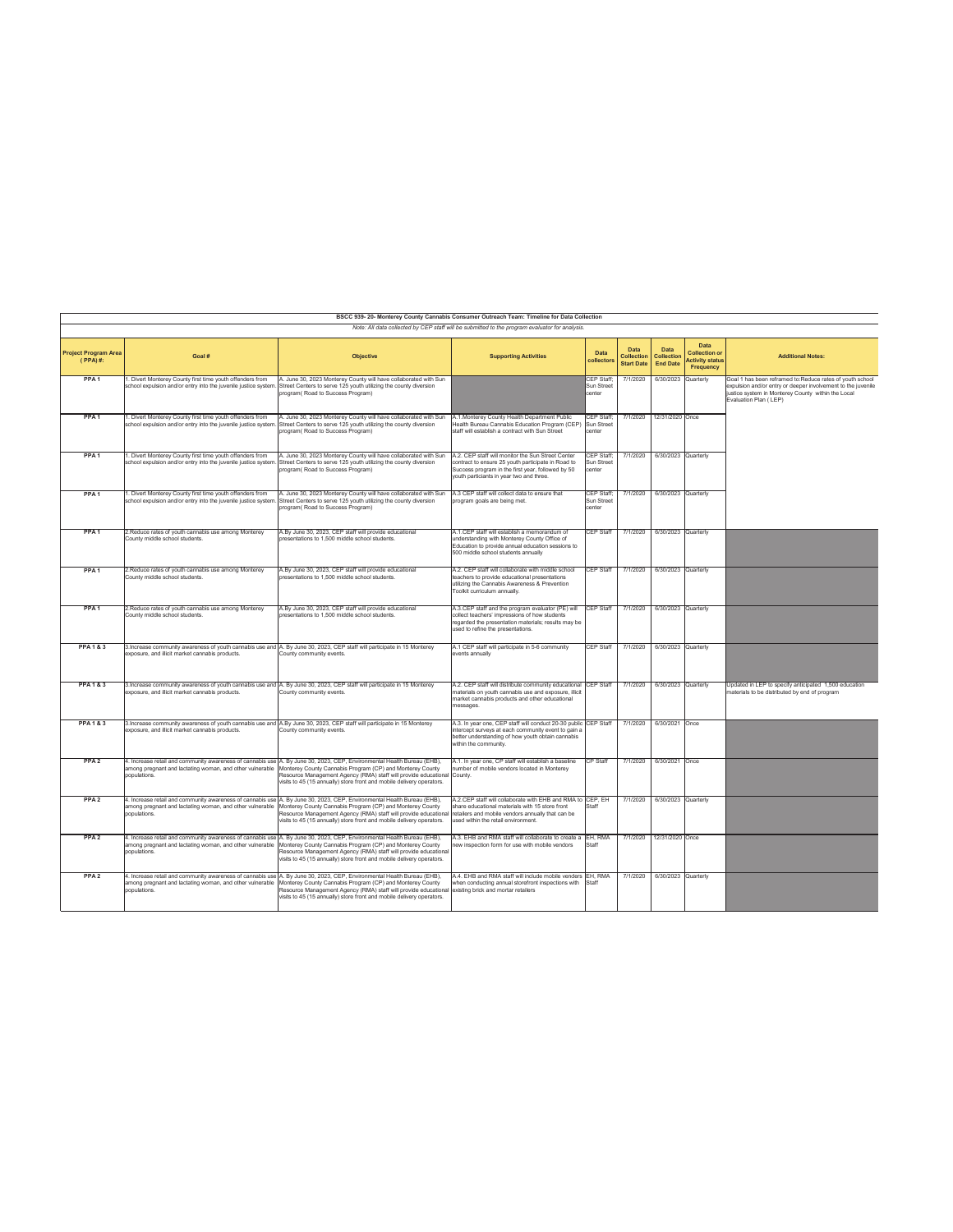| PPA <sub>2</sub> | populations.                                                                              | 4. Increase retail and community awareness of cannabis use A. By June 30, 2023, CEP, Environmental Health Bureau (EHB),<br>among pregnant and lactating woman, and other vulnerable Monterey County Cannabis Program (CP) and Monterey County<br>Resource Management Agency (RMA) staff will provide educational<br>visits to 45 (15 annually) store front and mobile delivery operators. | A.5. Using public intercept survey results. CEP staff CEP. PR<br>will collaborate with Monterey County Administrative staff<br>Office Intergovernmental and Legislative Affairs<br>Office to create 2 educational vignettes (Spanish &<br>English) for public service announcements and   |                                                            | 7/1/2020 | 6/30/2021 Once           |                                                                                                                                                                                                                                                                      |
|------------------|-------------------------------------------------------------------------------------------|-------------------------------------------------------------------------------------------------------------------------------------------------------------------------------------------------------------------------------------------------------------------------------------------------------------------------------------------------------------------------------------------|-------------------------------------------------------------------------------------------------------------------------------------------------------------------------------------------------------------------------------------------------------------------------------------------|------------------------------------------------------------|----------|--------------------------|----------------------------------------------------------------------------------------------------------------------------------------------------------------------------------------------------------------------------------------------------------------------|
| PPA <sub>2</sub> | populations.                                                                              | 4. Increase retail and community awareness of cannabis use B. By June 30, 2023, CEP, EHB and CP Staff will provide 3 train<br>among pregnant and lactating woman, and other vulnerable the trainer courses for cannabis retail owners/managers utilizing a<br>harm reduction model                                                                                                        | B.1. CEP. EHB and CP staff will research existing<br>curricula to educate cannabis retailers on health and CP Staff<br>safety concerns regarding cannabis retail.                                                                                                                         | CEP. EH.                                                   | 7/1/2020 | 12/31/2020 Once          |                                                                                                                                                                                                                                                                      |
| PPA <sub>2</sub> | populations.                                                                              | 4. Increase retail and community awareness of cannabis use B. By June 30, 2023, CEP, EHB and CP Staff will provide 3 train<br>among pregnant and lactating woman, and other vulnerable the trainer courses for cannabis retail owners/managers utilizing a<br>harm reduction model.                                                                                                       | B.2. During year one, CEP staff will conduct 6-7 KII CEP Staff<br>with store front operators to establish educational<br>needs within the retail environment                                                                                                                              |                                                            |          | 7/1/2020 12/31/2020 Once |                                                                                                                                                                                                                                                                      |
| PPA <sub>2</sub> | populations.                                                                              | 4. Increase retail and community awareness of cannabis use B. By June 30, 2023, CEP, EHB and CP Staff will provide 3 train<br>among pregnant and lactating woman, and other vulnerable the trainer courses for cannabis retail owners/managers utilizing a<br>harm reduction model                                                                                                        | B.3. Utilizing KII information, CEP, EHB and CP<br>staff will create and/or adapt a cannabis curriculum<br>that address issues such as: verifying age,<br>recognizing someone under the influence, impacts<br>of cannabis on health and decision making and other                         | CEP. EH.<br>CP Staff                                       | 7/1/2020 | 12/31/2020 Once          |                                                                                                                                                                                                                                                                      |
| PPA <sub>2</sub> | populations.                                                                              | 4. Increase retail and community awareness of cannabis use B. By June 30, 2023, CEP, EHB and CP Staff will provide 3 train<br>among pregnant and lactating woman, and other vulnerable the trainer courses for cannabis retail owners/managers utilizing a<br>harm reduction model                                                                                                        | B.4.CEP. EHB and CP staff will provide 1 training<br>annually for up to 10 owners/ managers of store<br>front and delivery service operators.                                                                                                                                             | <b>CEP EH</b><br>CP Staff                                  | 1/1/2021 | 6/30/2023 Quarterly      |                                                                                                                                                                                                                                                                      |
| PPA <sub>2</sub> | populations.                                                                              | 4. Increase retail and community awareness of cannabis use B. By June 30, 2023, CEP, EHB and CP Staff will provide 3 train<br>among pregnant and lactating woman, and other vulnerable the trainer courses for cannabis retail owners/managers utilizing a<br>harm reduction model                                                                                                        | B.5.CEP staff and PE will collect post-training<br>anecdotal opinions from storefront retailers and<br>vendors regarding the efficacy of the training.                                                                                                                                    | CEP. PE<br>Staff                                           | 7/1/2020 | 6/30/2023 Quarterly      |                                                                                                                                                                                                                                                                      |
| PPA <sub>2</sub> | populations.                                                                              | 4. Increase retail and community awareness of cannabis use B. By June 30, 2023, CEP, EHB and CP Staff will provide 3 train<br>among pregnant and lactating woman, and other vulnerable the trainer courses for cannabis retail owners/managers utilizing a<br>harm reduction model.                                                                                                       | B.6.EHB staff will create and use a cannabis retail<br>business recognition utilizing a media platform once<br>retail training is received.                                                                                                                                               | FH Staff                                                   | 1/1/2021 | 6/30/2023 Quarterly      |                                                                                                                                                                                                                                                                      |
| PP <sub>3</sub>  | 5.Decrease the amount of illicit market cannabis products<br>sold within Monterey County. | A. By June 30, 2023, the Monterey County District Attorney's Office A.1 The DA and MCSO will conduct 50 tests<br>(DA) and Monterey County Sheriff's Office (MCSO) will provide 150 annually of cannabis seized from illegal cultivation<br>tests of illegally seized cannabis.                                                                                                            | sites and street sales to determine if it meets the<br>compliance standards of legal cannabis products.                                                                                                                                                                                   | <b>DA/MCSO</b><br>Staff                                    | 7/1/2020 | 6/30/2023 Quarterly      |                                                                                                                                                                                                                                                                      |
| PP <sub>3</sub>  | 5.Decrease the amount of illicit market cannabis products<br>sold within Monterey County. | B.June 30, 2023, the DA and MCSO will provide 6 trainings (2<br>annually) to law enforcement personnel.                                                                                                                                                                                                                                                                                   | B.1. DA and MCSO will provide 2 trainings annually DA/MCSO<br>(6 total) for up to 100 law enforcement personnel<br>utilizing a train the trainer model. Topics may include<br>cannabis cultivation, distribution and delivery, and<br>identification of legal requirements for drivers of | Staff                                                      | 7/1/2020 | 6/30/2023 Quarterly      | Rephrased: Social Media Marketing to Paid Media<br>Marketing within the LEP                                                                                                                                                                                          |
| PP3              | 5.Decrease the amount of illicit market cannabis products<br>sold within Monterey County. | C.Bv June 30, 2023. Monterey County will create a social media<br>marketing campaign addressing illicit cannabis sales.                                                                                                                                                                                                                                                                   | C.1. CEP staff will establish a contract with a local<br>advertising firm to create a social marketing<br>campaign (Spanish & English) addressing illicit sales<br>utilizing a two-pronged approach: 1) the<br>selling/giving of cannabis to minors and 2) adult                          | CEP Staff                                                  | 7/1/2020 | 12/31/2020 Once          | Rephrased: Social Media Marketing to Paid Media<br>Marketing within the LEP                                                                                                                                                                                          |
| PP <sub>3</sub>  | 5.Decrease the amount of illicit market cannabis products<br>sold within Monterey County. | C.Bv June 30, 2023. Monterey County will create a social media<br>marketing campaign addressing illicit cannabis sales.                                                                                                                                                                                                                                                                   | C.2. Utilizing KII and public intercept survey data.<br>media concepts will be created and tested with a<br>focus group.                                                                                                                                                                  | CEP staff.<br>Advertising<br>firm<br>(Keehan<br>&Partners) | 1/1/2021 | 6/30/2021 Once           | KII data will be collected once in the planning phase of the<br>program development. The Public Intercept survey data will<br>be collected once in Program Year 1. Information will be<br>tested with the focus group prior to public use of paid media<br>marketing |
| PP <sub>3</sub>  | 5.Decrease the amount of illicit market cannabis products<br>sold within Monterey County. | C.By June 30, 2023, Monterey County will create a social marketing C.3.Based on focus group results, the advertising<br>campaign addressing illicit cannabis sales.                                                                                                                                                                                                                       | firm will place concepts to reach target audiences<br>which may include radio or print.                                                                                                                                                                                                   | CEP staff.<br>Advertising<br>'irm<br>(Keehan<br>&Partners) | 7/1/2021 | 6/30/2023 Quarterly      | Rephrased: Social Media Marketing to Paid Media<br>Marketing within the LEP                                                                                                                                                                                          |